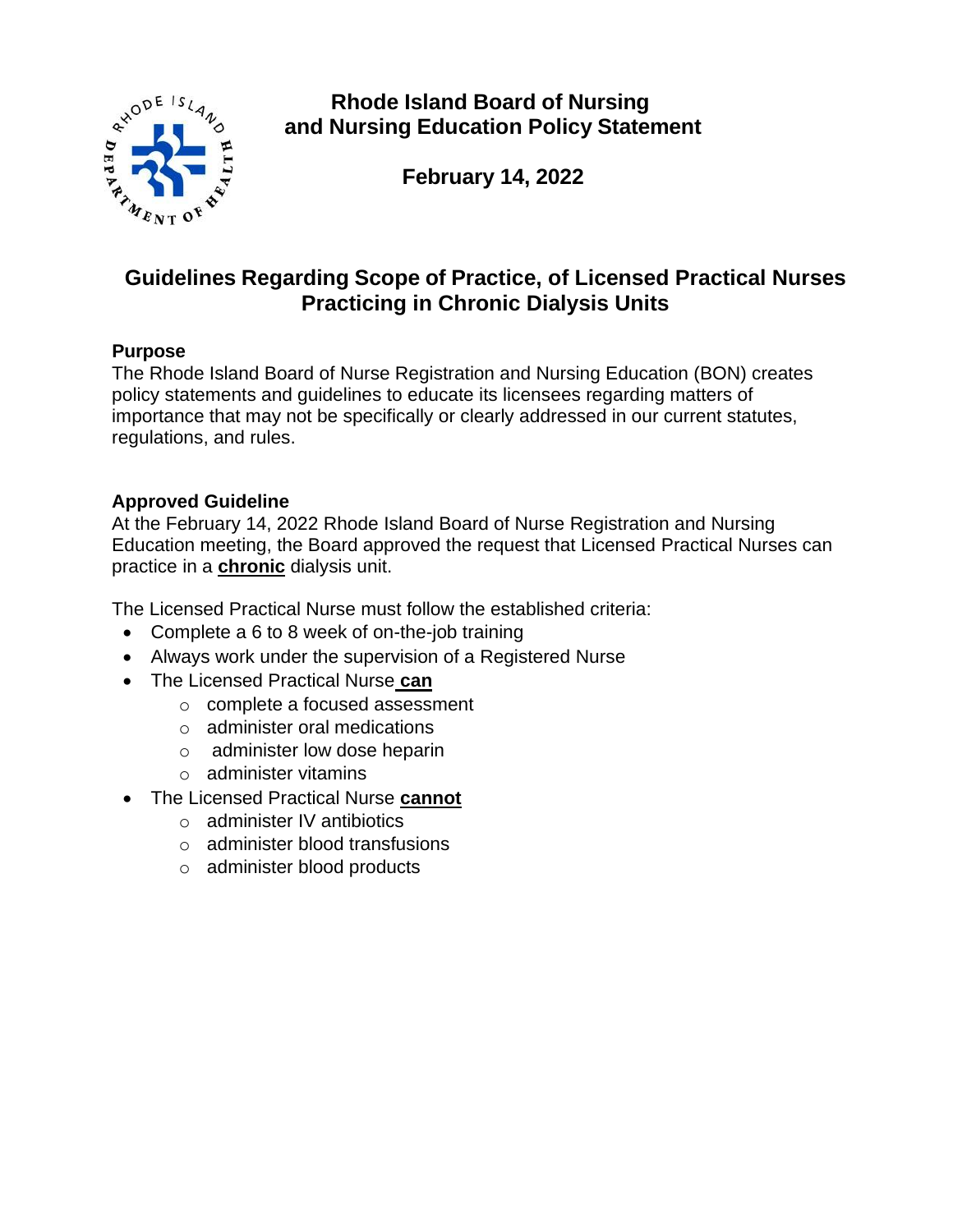#### **Policies**

- *Education and training:* A medical assistant (MA) may be a graduate of an accredited program; however there are other recognized paths for MAs to receive appropriate training, including on-the-job training. Generally, an MA is qualified by education, experience, and competency demonstration.
	- o *Education*: Educational programs can be accredited by Commission on Accreditation of Allied Health Education Programs (CAAHEP) or the Accrediting Bureau of Health Education Schools (ABHES).
	- o *Certification or registration*: MAs can be certified or registered, but they are not licensed by the State.
		- *Certified Medical Assistant:* accomplished by passing the American Association of Medical assistants certifying exam
		- *Registered Medical Assistant*: occurs by exam or reciprocity with American Medical Technologists

Medical assistants who are certified, registered, or have sufficiently demonstrated and verified their competency in specified skills to their licensed supervisor have demonstrated a higher level of training and may therefore be allowed a broader scope of practice.

### **Written Supervisory Agreement**

Each MA should have a written supervisory agreement that clearly explains who is his/her supervisor(s), by name or role(s). The supervisory agreement should include the MA's individual scope of practice. It is incumbent upon the supervising licensed professional to document or verify an MA's continuing level of competency in all clinical tasks expected to be delegated. *The supervisory licensed professional named in the agreement shall understand that ultimately she/he is responsible for the actions of the MA when she/he is providing direct patient care.*

Complaints against an MA practicing under the supervision of a licensed professional will be brought to the licensing board of the MA's supervisor, as appropriate. If the supervisor of record is an LPN, and RN, or an APRN, the complaint would be handled by the BON.

• *Scope of practice*: MAs may perform clinical activities only in the context of direct supervision. MAs are not allowed to interpret any clinical or diagnostic test, physical or historical finding. Additionally, the MA is not allowed to conduct any invasive procedure, except as noted below. It is incumbent upon the licensed professional to determine that the delegation of any task does not create an undue risk to the particular patient being treated.

Tasks that can be performed by MAs should be verified by demonstrating competency and recorded in a training record (checklist or similar tool) which shall be established and maintained prior to performing such tasks on actual patients. Training for tasks that are not done routinely will be updated annually.

Scope of work for a Certified Medical Assistant/Registered Medical Assistant (or one who has demonstrated and verified competency through on-the-job training)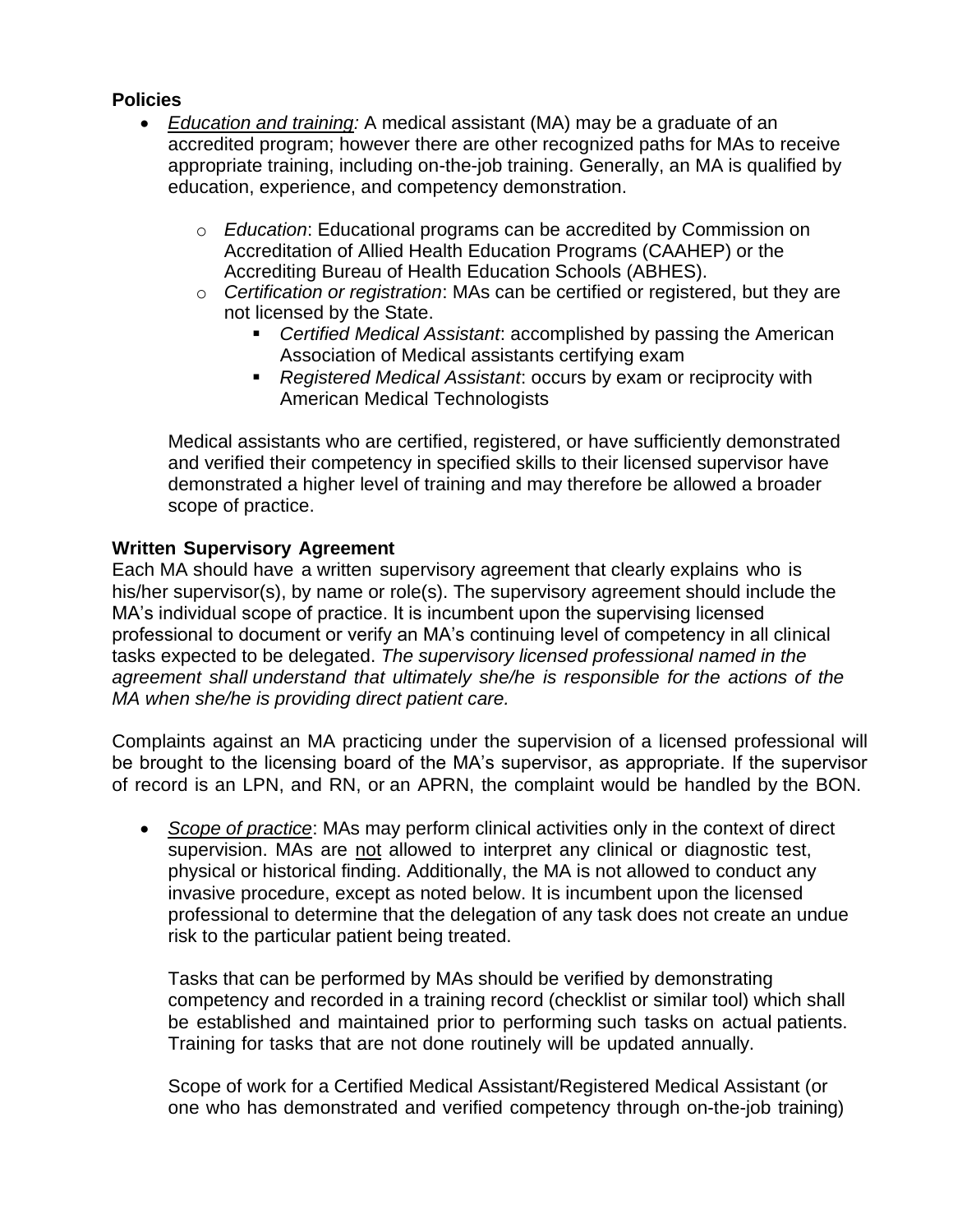will differ from a medical assistant who has not acquired certification or registration.

The formal training of an MA is limited. Not all MAs have the same skill set, and it is expected that supervisors will verify an individual MA's competence before allowing them to act within their scope of practice. Maintaining a record of training and competency testing is the responsibility of the licensed supervisor.

- *Basic scope of work for all medical assistants* (not certified or registered) when directed by a standing or patient-specific order of an appropriately license provider:
	- o Perform clerical work such as assembling charts or assisting with billing
	- o Measure vital signs, obtain BMI
	- o Enter data into medical records
	- o Reconcile medication
	- o Administer certain screening questionnaires and tools (but not interpreting)
	- o Conduct pre-visit planning for preventive and chronic-care management following defined protocols
	- o Conduct telephone follow up after visits following established protocols
	- o Collect non-invasive specimens (urine, sputum, semen, stool) for testing
	- o Apply and remove bandages
	- o Perform ear lavage
	- o Assist authorized practitioner, under the direct and personal supervision of said practitioner, to carry out a specific task, as a "second set of hands" (e.g., Authorized practitioner, after positioning a limb, asks the MA to maintain the limb in the position while a bandage is applied or sutures are removed; An MA cannot independently position the patient.)
	- o Perform ECG
	- o Perform spirometry
- *Scope of work for a medical assistant* (certified, registered, or demonstrated and verified competency\*) when directed by a standing or patient-specific order of an appropriately-licensed practitioner:
	- o Take laboratory specimens, including blood work (by capillary or peripheral vein)
	- o Administer vaccine (oral, intramuscular, or subcutaneous)
	- o Administer a medication orally, subcutaneously, or IM (no controlled substances)
	- o Perform CLIA-waived test

o Apply an initial cast after positioning by an authorized practitioner \*This is a task that can be added to a non-certified or registered medical assistant from the above list of competency if verified and maintained in a training record. Responsibility of maintaining the training record belongs to the supervising licensed personnel.

- *Forbidden tasks*: Tasks that can never be performed by MAs or unlicensed persons include (but are not limited to):
	- o Triage